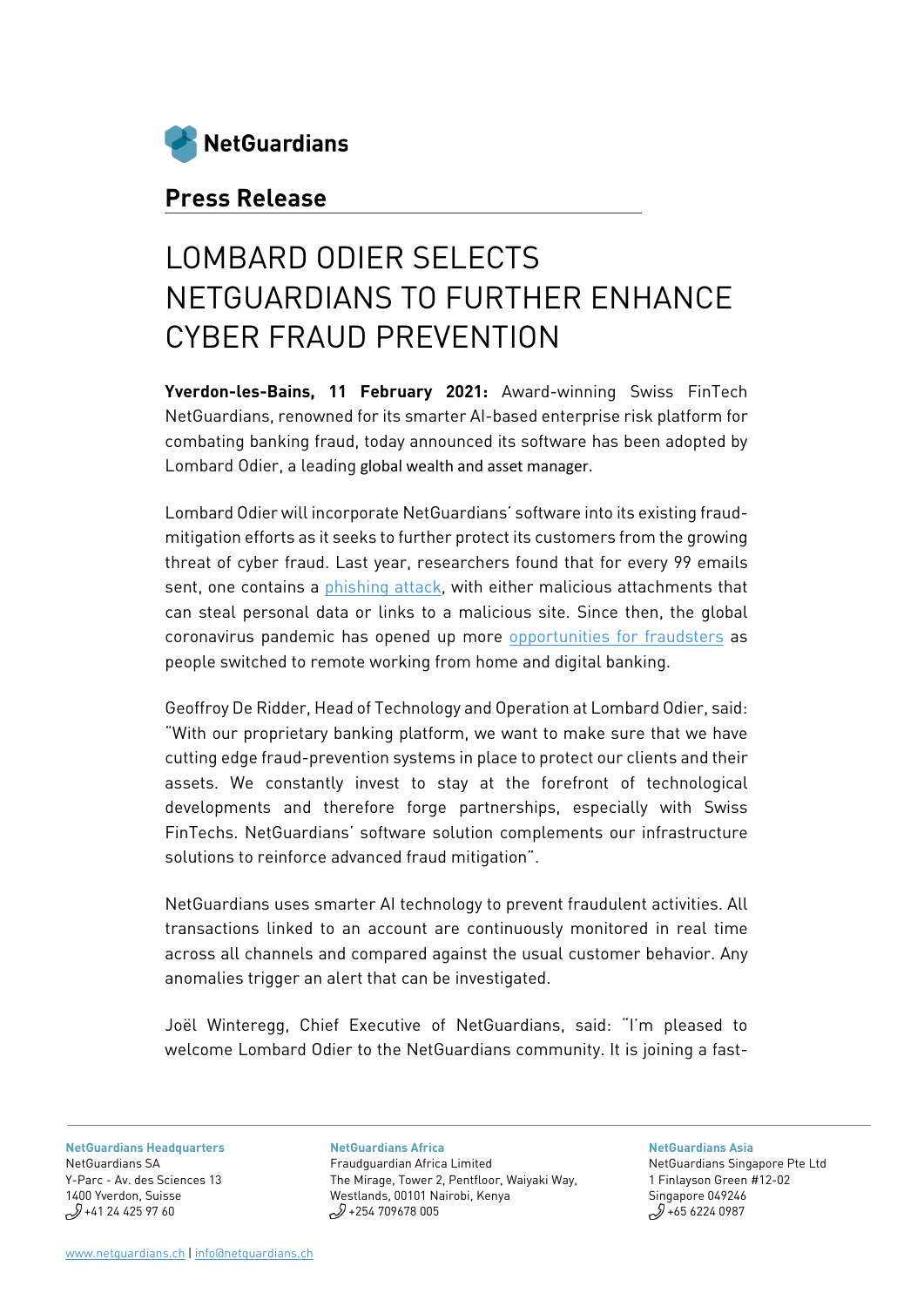growing list of wealth managers using NetGuardians to protect their customers against fraud and scams. Our innovative AI analytics algorithms monitor behavior and detect anomalous activity linked to private banking customer accounts, something that is notoriously more complex to do than for other banking segments such as retail. Having such a venerable private bank as Lombard Odier adopt our software is a strong endorsement of the efficiency of NetGuardians' algorithms."

The news comes just weeks after NetGuardians was included in Gartner's 2020 Market Guide for Online Fraud Detection, Forrester's Enterprise Fraud Management in Asia Pacific Report and the 2021 Chartis RiskTech 100 list.

**- Ends -** 

## ABOUT NETGUARDIANS

NetGuardians is an award-winning Swiss FinTech helping financial institutions in over 30 countries to fight fraud. More than 60 banks, including UOB and Pictet & Cie, rely on NetGuardians' smarter artificial-intelligence (AI) solution to prevent fraudulent payments in real time. Banks using NetGuardians' software have achieved reductions of up to 83 percent in false positives, spent up to 93 percent less time investigating fraud, and have detected new fraud cases. NetGuardians is the fraud-prevention partner of major banking software companies, including Finastra, Avaloq, Mambu, and Finacle. Our software is pre-integrated into their banking platforms and is available on-premise and in the cloud. This enables fast deployment so banks can protect themselves and their customers from scams, social-engineering fraud, account takeover fraud, cyber fraud, internal fraud, and much more. NetGuardians was listed as a representative vendor in Gartner's 2020 Market Guide for Online Fraud Detection and in the Chartis RiskTech100 List in 2021. Headquartered in Switzerland, NetGuardians has offices in Singapore, Kenya, and Poland. More information: [www.netguardians.ch](http://www.netguardians.ch/)

**[NetGuardians Headquarters](https://www.google.com/maps/place/Avenue+des+Sciences+13,+1400+Yverdon-les-Bains/@46.7641624,6.6397033,17z/data=!3m1!4b1!4m5!3m4!1s0x478dcfbcbb40fa8f:0xe6d1447462224829!8m2!3d46.7641587!4d6.641892)** [NetGuardians SA](https://www.google.com/maps/place/Avenue+des+Sciences+13,+1400+Yverdon-les-Bains/@46.7641624,6.6397033,17z/data=!3m1!4b1!4m5!3m4!1s0x478dcfbcbb40fa8f:0xe6d1447462224829!8m2!3d46.7641587!4d6.641892) [Y-Parc - Av. des Sciences 13](https://www.google.com/maps/place/Avenue+des+Sciences+13,+1400+Yverdon-les-Bains/@46.7641624,6.6397033,17z/data=!3m1!4b1!4m5!3m4!1s0x478dcfbcbb40fa8f:0xe6d1447462224829!8m2!3d46.7641587!4d6.641892) [1400 Yverdon, Suisse](https://www.google.com/maps/place/Avenue+des+Sciences+13,+1400+Yverdon-les-Bains/@46.7641624,6.6397033,17z/data=!3m1!4b1!4m5!3m4!1s0x478dcfbcbb40fa8f:0xe6d1447462224829!8m2!3d46.7641587!4d6.641892)  $$+41$  24 425 97 60

### **[NetGuardians Africa](https://www.google.com/maps/place/Pentoffice+Mirage+Tower+2/@-1.2700631,36.8076804,15z/data=!4m5!3m4!1s0x0:0x438685c376c08a8b!8m2!3d-1.2700631!4d36.8076804)**

[Fraudguardian Africa Limited](https://www.google.com/maps/place/Pentoffice+Mirage+Tower+2/@-1.2700631,36.8076804,15z/data=!4m5!3m4!1s0x0:0x438685c376c08a8b!8m2!3d-1.2700631!4d36.8076804) [The Mirage, Tower 2, Pentfloor, Waiyaki Way,](https://www.google.com/maps/place/Pentoffice+Mirage+Tower+2/@-1.2700631,36.8076804,15z/data=!4m5!3m4!1s0x0:0x438685c376c08a8b!8m2!3d-1.2700631!4d36.8076804)  [Westlands, 00101 Nairobi, Kenya](https://www.google.com/maps/place/Pentoffice+Mirage+Tower+2/@-1.2700631,36.8076804,15z/data=!4m5!3m4!1s0x0:0x438685c376c08a8b!8m2!3d-1.2700631!4d36.8076804)  $1/2$  +254 709678 005

#### **[NetGuardians Asia](https://www.google.ch/maps/place/GB+Building/@1.2789141,103.8481374,15z/data=!4m2!3m1!1s0x0:0xf5ca6741bab90604?sa=X&ved=0ahUKEwjrv_Gy7KLaAhWTN8AKHZ6-Bx8Q_BIIeTAK)**

[NetGuardians Singapore Pte Ltd](https://www.google.com/maps/place/1+Finlayson+Green,+One+Finlayson+Green,+Singapore+049246/data=!4m2!3m1!1s0x31da190e8f0e38bd:0x4dcc6462d1253f5d?sa=X&ved=2ahUKEwj_g4Hl7fjlAhUizIUKHVZEAtYQ8gEwAHoECAsQAQ) [1 Finlayson Green #12-02](https://www.google.com/maps/place/1+Finlayson+Green,+One+Finlayson+Green,+Singapore+049246/data=!4m2!3m1!1s0x31da190e8f0e38bd:0x4dcc6462d1253f5d?sa=X&ved=2ahUKEwj_g4Hl7fjlAhUizIUKHVZEAtYQ8gEwAHoECAsQAQ)  [Singapore 049246](https://www.google.com/maps/place/1+Finlayson+Green,+One+Finlayson+Green,+Singapore+049246/data=!4m2!3m1!1s0x31da190e8f0e38bd:0x4dcc6462d1253f5d?sa=X&ved=2ahUKEwj_g4Hl7fjlAhUizIUKHVZEAtYQ8gEwAHoECAsQAQ)   $9 + 65 6224 0987$